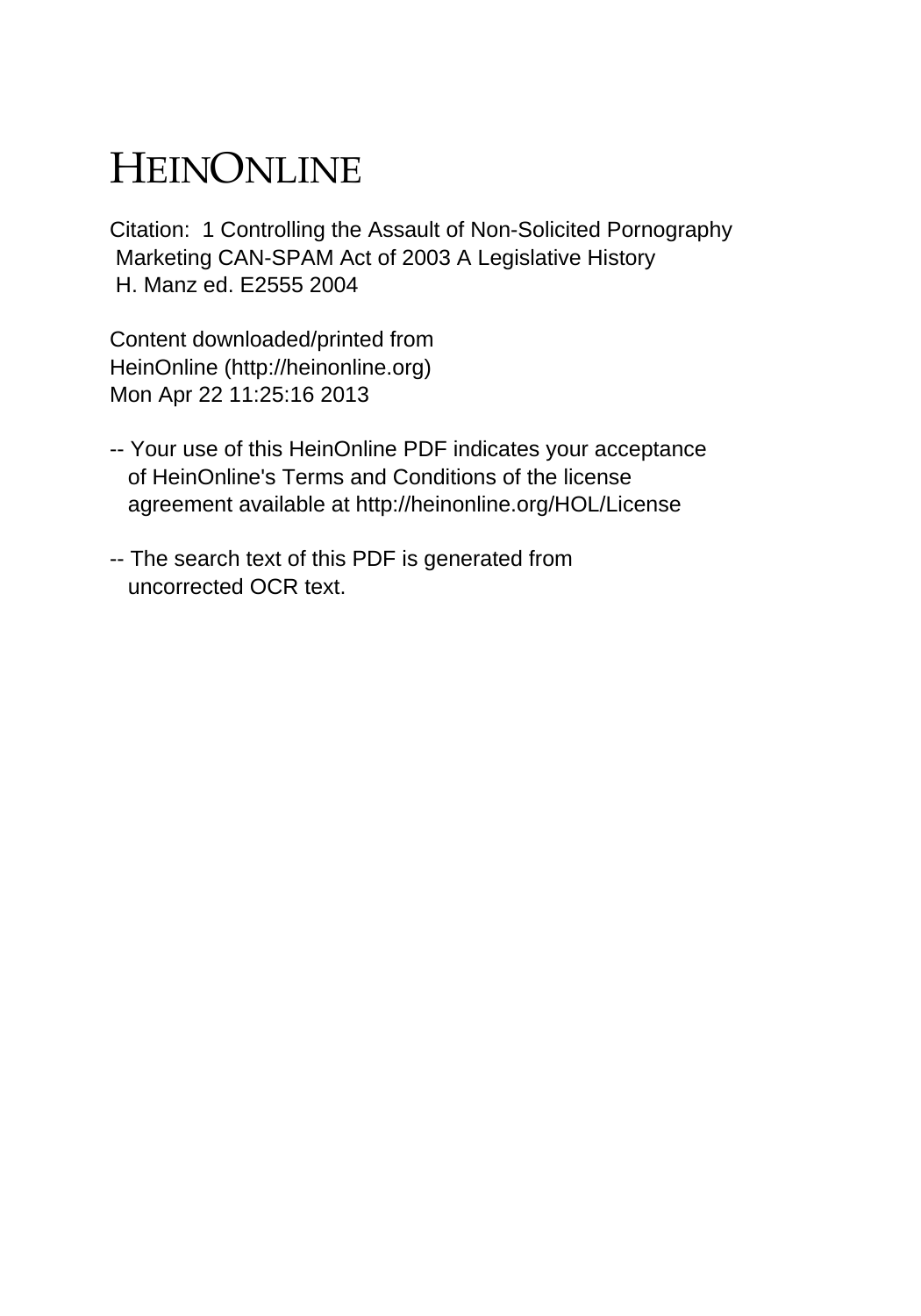*December 15, 2003* CONGRESSIONAL RECORD -Extensions *of Remarks* **E2555**

her today, especially in this special place that 45 percent of all e-mail in January 2003.<br>meant so very much to her. [ Increasingly, spam mail is designed to prey

strong support of H. Res. 425, a Resolution to amount of spam that is transferred over the serving on the Board of Directors of the Gulf counterparties and honor the brance of the Gulf counterparties of the Gulf counterpar women who responded to the horrendous which it takes to process e-mails and the Service and the Beaumont Housing Authority.<br>Wildfires that plagued Southern California last amount of memory needed to maintain an e- She serv wildfires that plagued Southern California last amount of memory needed to maintain an e- She served as President of Credit Women<br>month. mail account These costs are often trans- International-Orange Chapter and the Credit

responders from the State of California bravely forced to pay for time spent reading and delet- She earned a place in the International Credit<br>risked their lives to fight these wildfires, many ing junk mail, Indeed, the Fe risked their lives to fight these wildfires, many ing junk mail. Indeed, the Ferris Research Association of Texas's Hall of Fame in **1996** Americans are less aware that hundreds of Group estimates that spare will cost the United<br>Nevada's first responders were also enlisted in Crates over \$10 billion in 2003. It is clear that Nevada's first responders were also enlisted in States over \$10 billion in 2003. It is clear that Year in **1998.**

Northern Nevada-based crews from the United States Forest Service and the Bureau With respect to enforcement, we have be-<br>of Land Management along with engine crews fore us legislation that would allow for effective from the Nevada Division of Forestry, Reno, prosecution of those who violate Federal sparm Sparks, Storey County, Elko County and the legislation. On the Federal level, by giving the<br>North Lake Tahoe Fire Protection District were penartment of Justice and the Federal Trade North Lake Tahoe Fire Protection District were Department of Justice and the Federal Trade<br>dispatched on October 27 to fight the South-Commission the tools to fine and place in jail

of Lovelock, Nevada's private fire department It is important to note that these protections *Monday, December 8, 2003* and a rescue truck formed a strike team with are not limited to commercial e-mails; con-<br>Walker Lake Paiute Tribe firefighters and fire- sumers will have enhanced protections against Ms. BORDALLO. Mr. Speaker, I rise today men to join the united efforts across Nevada's pornographic e-mails as well.<br>Western border. in support of **S. authorize fund-support of the support of the support of the fund-**

derson, Pahrump, the Nevada Test Site and

resolution. The brave first responders from all suits against violators.<br>The brave first responders from all suits against violators. over the Western States, and Nevada, have suits against violators.<br>The Western States, and Nevada, have The bottom line is that Congress must pass serves the opportunity to reap the fruits of<br>The medicine is that this Cong earned this honor and I am pleased to recog-<br>nize their selfless efforts today. Spammers who can now hide behind the ano-<br>spammers who can now hide behind the ano- prepared to encourage and support American

**ONTROLLING THE ASSAULT OF such as this that establishes civil and criminal I want to thank rinding in the Chairman MichAEL OXLEY and Ranking unsolicited and fraudu-<br>NON-SOLLCITED PORNOGRAPHY penalties for sending unsolici** 

fact that the rise in unsolicited commercial *e-*<br>
mail, or spam, has become an intrusive aspect *Monday, December 15, 2003*<br>
mail, or spam, has become an intrusive aspect *Monday, December 15, 2003* sumers and Internet, negatively impacting con-<br>sumers and Internet service providers. Sur- ciation of my constituent, Deanna Carol and communities in the States receive their<br>sumers and Internet service providers. Sur- cia

She remains beloved in the hearts of so veys have noted that the volume of spam rose Beadman Walker. Mrs. Walker retires from the<br>many, and it is our great honor to remember from 8 percent of all e-mail in January 2001 to

upon innocent consumers by enticing them with fraudulent or misleading offers. Even ADDITIONS TO NOVEMBER 5, 2003 works, many of these e-mails are created to start their lives as homeowers, maintain their<br>FLOOR SPEECH IN SUPPORT OF trick internet users of all ages into opening credit, and enrich the lives rials. In fact, the Federal Trade Commission Mrs. Walker's efforts have contributed to a<br>recently reported that, out of 1,000 pieces of highly respected, well-run credit organization HON. JIM GIBBONS **recently reported that, out of 1,000 pieces of highly respected, well-run credit organization<br>of NEVADA spam it studied, 66 percent contained false or that is central to the economic vitality of a** OF NEVADA spar it studied, **66** percent contained false or that is central to the economic vitality of a **IN IN 2018 THE HOUSE OF REPRESENTATIVES** misleading information, and roughly 18 per- community, gives peace of mind to financial<br>Cent concerned adult offers.<br> **IN IN 2018 THE MOUSE CONSUMERS** 

Monday, December 15, 2003<br>Mr. GIBBONS, Mr. Speaker, I rise today in costly to our Nation's economy. The huge She earned the respect of her colleagues,<br>In a costly to our Nation's economy. The huge She earned the respect of Internet has drastically altered the speed at mail account. These costs are often trans-<br>While we all recognize that hundreds of first farred to businesses and customers who are While we all recognize that hundreds of first ferred to businesses and customers who are Management Association-Beaumont Chapter.<br>The responders from the State of California bravely forced to pay for time spent reading and

For the state of the effort to compromise. In order to stop the harmful prac-<br>quell this deadly natural disaster. In order to stop the harmful prac-<br>quell this deadly natural disaster. fighters, paramedics, and highly-skilled me- opt-out of receiving any commercial e-mail chanics.<br>Northern Nevada-based crews from the gall to falsify the identity of the sender.

With respect to enforcement, we have be-<br>fore us legislation that would allow for effective AMERICAN DREAM DOWNPAYMENT From the redistrict on October 27 to fight the South-<br>dispatched on October 27 to fight the South- Commission the tools to fine and place in jail **HON. MADELEINE Z. BORDALLO**<br>em California fires. n California fires. **the most egregious spammers, we can begin** OF GUAM OF GUAM<br>Additionally, four Ely firefighters, a member to give consumers control over their in-boxes. IN THE HOUSE OF REPRESENTATIVES **EXTREM** Fighters of the member of the state of the consumers control over their in-boxes. are not limited to commercial e-mails; con-

Finally, two strike teams composed of fire-<br>Finally, two strike teams composed of fire-<br>finally, then and certain uniform services multiple fronts, this legislation does<br>finally, then service persually and certain enforcer from Instantive from Laos Vegistation Gounty, Commen in order that they may enjoy the Amer-<br>not rely on Federal enforcers alone, though. It women in order that they may enjoy the Amer-<br>empowers State attorneys general to b the Naval Air Station at Fallon drove in to offer civil actions against spammers for injunctions I recall purchasing my first home and the civil actions against spammers for injunctions I recall purchasing my first home an sivil admoss against spanniers for injunctions<br>and damages. Moreover, it gives Internet serv-<br>ice a providers, whose systems suffer from forded me. I believe that every American that Mr. Speaker, I encourage all of my col- ice providers, whose systems suffer from forded me. I believe that every American that<br>agree to join me in supporting this important engin reffic avany day the ability to bring law leagues to join me in supporting this important sparm traffic every day, the ability to bring law- works hard and saves for the purpose of rais-<br>resolution. The brave first resonniers from all such a seriest violation. The

> spanning wind can now more bening the Internet. Only through legislation homeownership.<br>such as this that establishes civil and criminal I want to the penalties for sending unsolicited and fraudu-<br>lent e-mails can we protect our Nation's con-

many contracts of all e-mail in January 2001 to Southeast Texas credit industry this month<br> $\frac{1}{2}$  of remember of all e-mail in January 2001 to Southeast Texas credit industry this month puter Science Corporation with the gratitude<br>and admiration of the Ninth District Thousands of Southeast Texans have been able to<br>start their lives as homeowners, maintain their ADDITIONS TO NOVEMBER 5, 2003 worse, many of these e-mails are created to start their lives as homeowners, maintain their<br>FLOOR SPEECH IN SUPPORT OF trick Internet users of all ages into opening credit, and enrich the live

*Monday, December 15, 2003* cent concerned adult offers. institutions and provides the tools consumers At the same time, spar also is incredibly need to obtain creditworthiness.

something must be done about this problem. Mrs. Walker's professional success as a ca-<br>In fact, during the course of this deadly nat-<br>To this end, I am gratified that many of my reer woman complements her life success as In fact, during the course of this deadly nat-<br>ural disaster, the State of Nevada deployed colleagues are unified in their resolve to pass wife to Weldon Walker and devoted mother to over 450 brave Americans to Southern Cali- a law to prevent spam and have reached this Becky, Ben, Tom, and Lisa. She is an asset<br>fornia to join their neighbors in the effort to compromise in order to stop the harmful prac ment the deadly natural disaster.<br>These Nevadans included dozens of fire- legislation that gives consumers we have before us Federal of service and dedication to the people of the<br>These Nevadans included dozens of fire- le Iegislation that gives consumers the ability to Ninth District. I commend Mrs. Walker for her<br>opt-out of receiving any commercial e-mail efforts and congratulate her on this achieve

Western border.<br>Western border. Also, knowing that effective law enforcement ing for grants to low-income first-time home-<br>Finally, two strike teams composed of fire-<br>Finally, two strike teams composed of fire-

CONTROLLING THE ASSAULT OF LINGLING THE WANT TO such a the and unit and **Ranking**<br>That the Chairman Michael OxLEY and Ranking **AND** MARKET **ACT** OF **2003** as Housing and Community Opportunities SPEECH OF THE CHARGE THE CHARGE THE CHARGE THE CHARGE THE CHARGE THE CHARGE THE CHARGE THE CHARGE THE CHARGE THE CHARGE THE CHARGE THE CHARGE THE CHARGE THE CHARGE THE CHARGE THE CHARGE THE CHARGE THE CHARGE THE CHARGE THE OF MICHIGAN **OF ALCONSTRATIVES** A TRIBUTE TO DEANNA WALKER in S. 811. I would especially like to thank Con-<br>IN THE HOUSE OF REPRESENTATIVES A TRIBUTE TO DEANNA WALKER in S. 811. I would especially like to thank Congressman FRANK and his staff for their guid-Monday. December **8.** 2003 **HON. NICK LAMPSON** ance and leadership throughout this process. Mr. CONYERS. Mr. Speaker, I rise in sup-<br>Mr. Speaker, I dise in sup-<br>Mr. Speaker, I dise in the superior of the annual Com-<br>Mr. Speaker, I dise in the superior of the state annual Comport of this legislation. There is no denying the **IN THE HOUSE OF REPRESENTATIVES** munity Development Block Grant funding pro-<br>fact that the rise in unsolicited commercial email, or spam, has become an intrusive aspect and *Monday, December 15, 2003* strictly discretionary financing stream into the mail of the Internet, negatively impacting con- Mr. LAMPSON. Mr. Speaker, I rise in appre- sect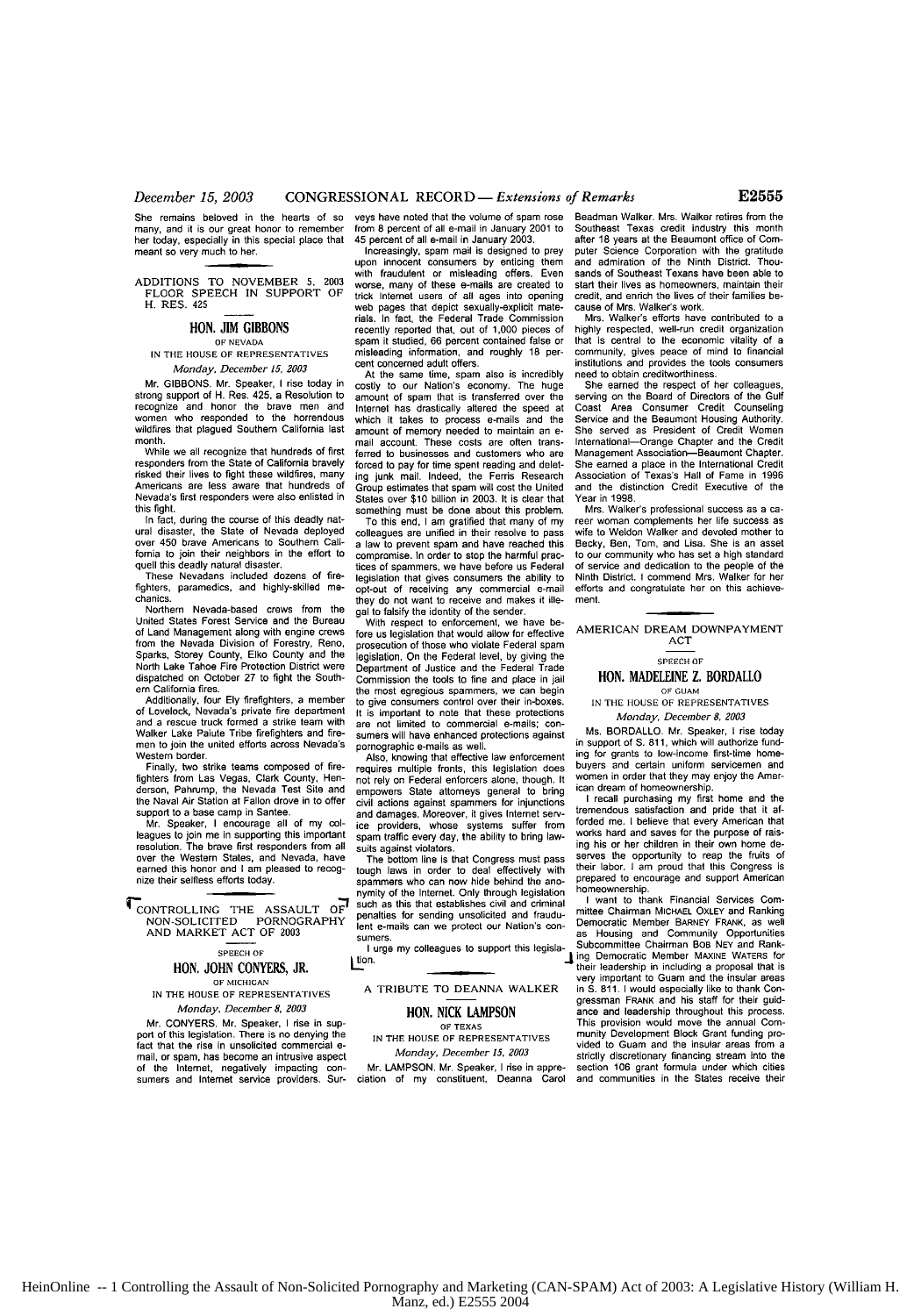HeinOnline -- 1 Controlling the Assault of Non-Solicited Pornography and Marketing (CAN-SPAM) Act of 2003: A Legislative History (William H. Manz, ed.) [xxviii] 2004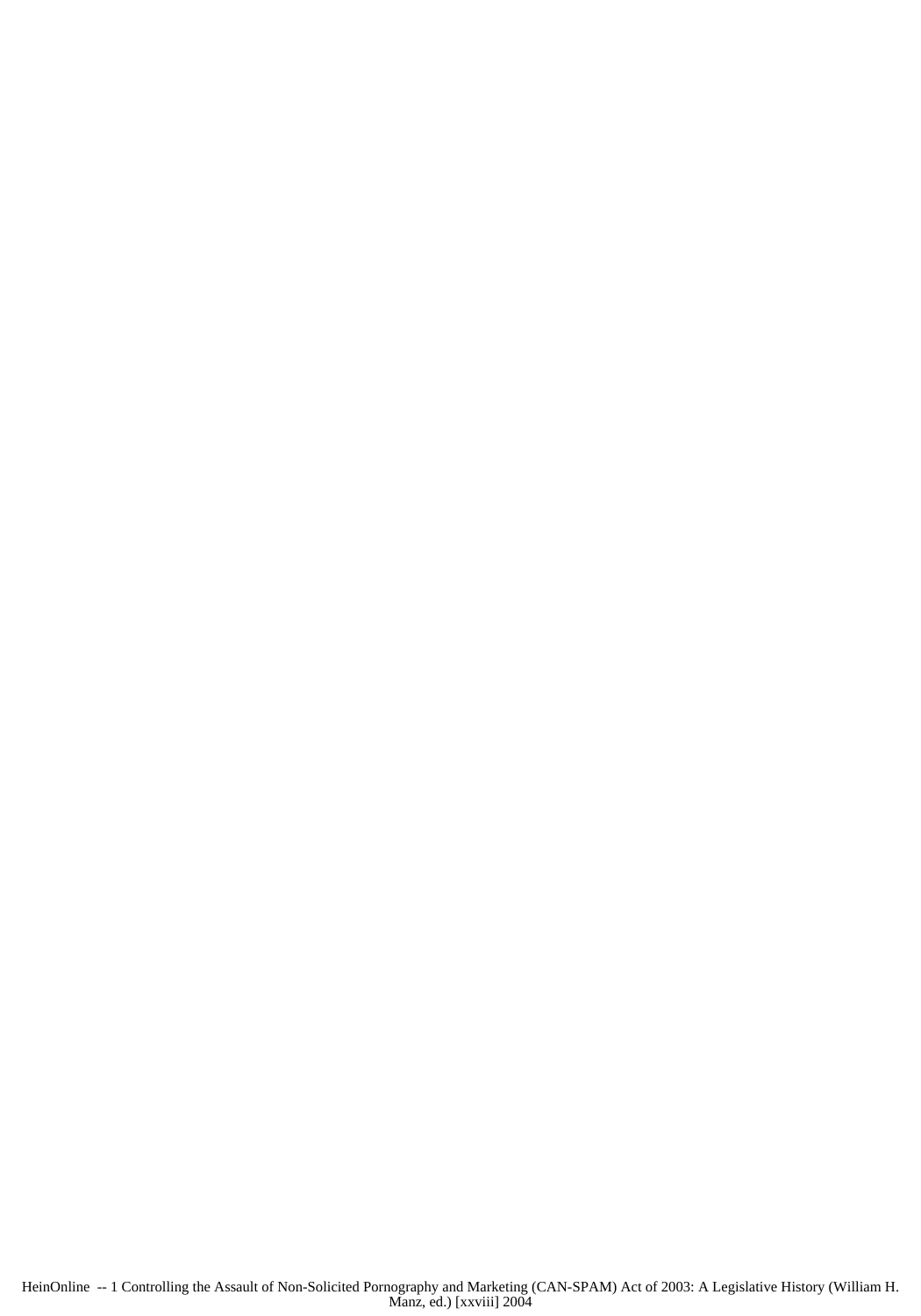## **DOCUMENT NO. 18**